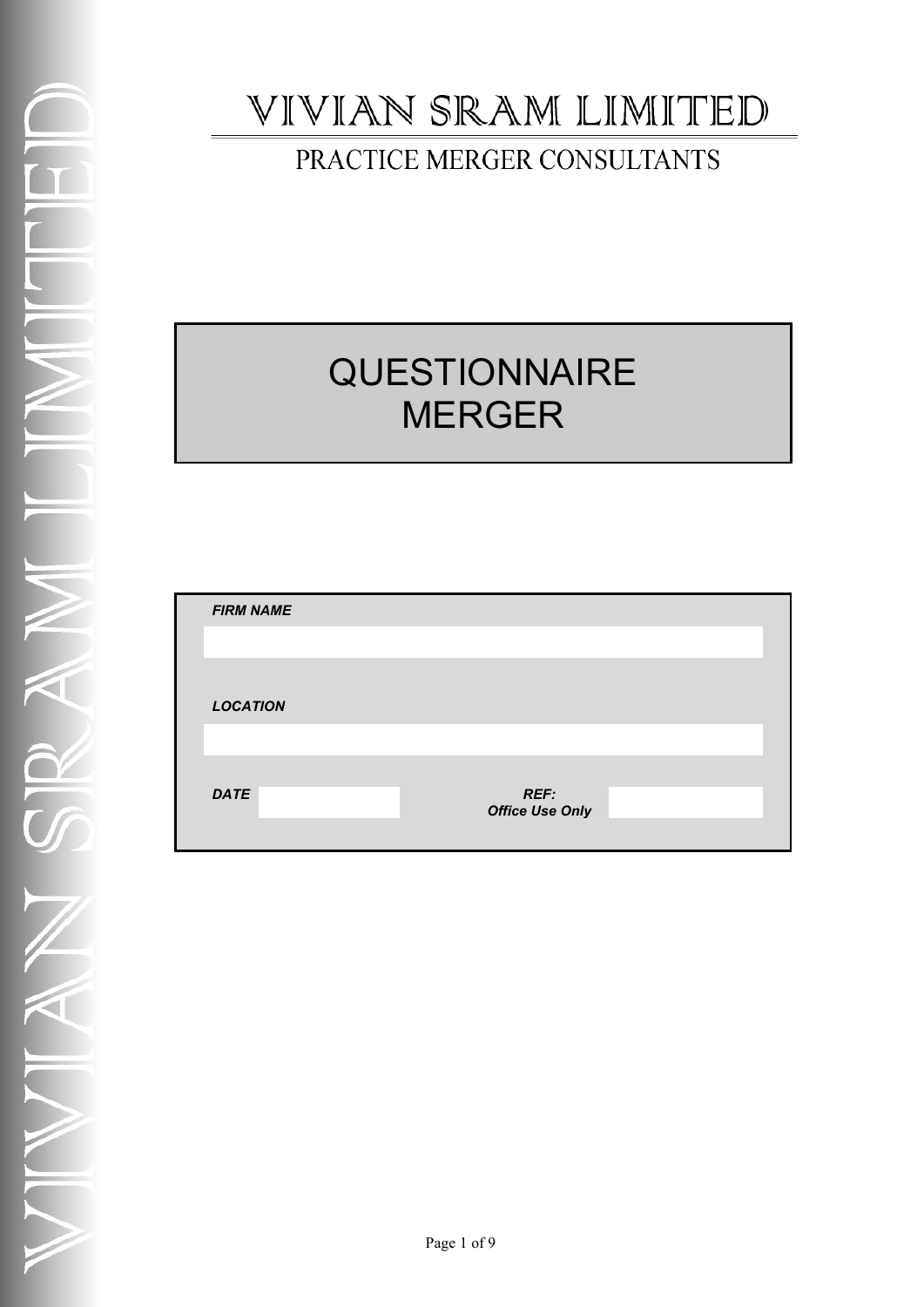#### **SECTION I - CONTACT INFORMATION**

#### *FIRM NAME*

| , ,,,,,,,,,,,,,,,      |                    |
|------------------------|--------------------|
|                        |                    |
| CONTACT NAME           | CONTACT POSITION   |
|                        |                    |
| CORRESPONDENCE ADDRESS | <b>WORK TEL:</b>   |
|                        |                    |
|                        | <b>MOBILE TEL:</b> |
|                        |                    |
|                        | <b>HOME TEL:</b>   |
|                        |                    |
|                        | FAX:               |
|                        |                    |
|                        | $E$ -MAIL:         |
|                        |                    |
|                        |                    |

### **SECTION II - GENERAL INFORMATION**

| <b>AGE OF PRACTICE</b>                                                     |  |
|----------------------------------------------------------------------------|--|
| ANY ASSOCIATIONS WITH OTHER FIRMS                                          |  |
| <b>DETAILS OF ASSOCIATIONS</b>                                             |  |
| DATE OF YEAR END                                                           |  |
| ARE YOU REGISTERED FOR AUDIT                                               |  |
| ARE YOU AUTHORISED FOR INVESTMENT<br><b>BUSINESS/CATEGORY</b>              |  |
| IF YOUR TURNOVER IS BELOW THE VAT<br>THRESHOLD ARE YOU REGISTERED FOR VAT? |  |
| PROFESSIONAL INDEMNITY INSURANCE (Y/N)                                     |  |
| ANY CLAIMS PENDING UNDER ABOVE                                             |  |
| DATE OF LAST QAD VISIT                                                     |  |
| RESULT OF LAST QAD VISIT                                                   |  |
|                                                                            |  |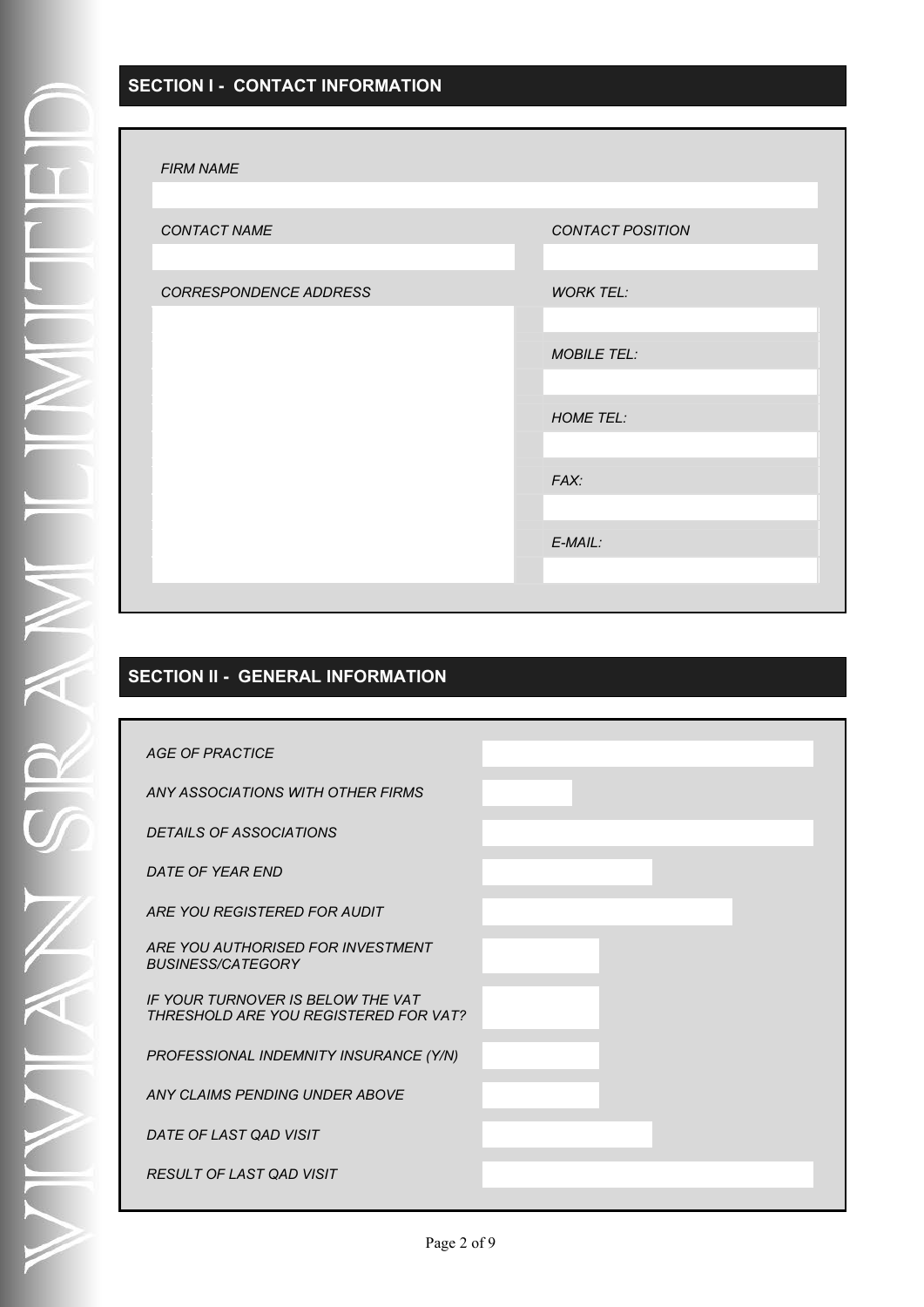## **SECTION III - PARTNERS**

| <b>NAME</b>           | <b>AGE</b>                  |  |
|-----------------------|-----------------------------|--|
| <b>QUALIFICATIONS</b> |                             |  |
| <b>SPECIALISMS</b>    |                             |  |
| <b>EQUITY SHARE</b>   | PROFIT SHARE (IF DIFFERENT) |  |

| <b>NAME</b>           | <b>AGE</b>                  |
|-----------------------|-----------------------------|
| <b>QUALIFICATIONS</b> |                             |
| <b>SPECIALISMS</b>    |                             |
|                       |                             |
| <b>EQUITY SHARE</b>   | PROFIT SHARE (IF DIFFERENT) |
|                       |                             |

| <b>NAME</b>           | AGE                         |
|-----------------------|-----------------------------|
| <b>QUALIFICATIONS</b> |                             |
| <b>SPECIALISMS</b>    |                             |
| <b>EQUITY SHARE</b>   | PROFIT SHARE (IF DIFFERENT) |

| <b>NAME</b>           |                             | <b>AGE</b> |  |
|-----------------------|-----------------------------|------------|--|
| <b>QUALIFICATIONS</b> |                             |            |  |
| <b>SPECIALISMS</b>    |                             |            |  |
| <b>EQUITY SHARE</b>   | PROFIT SHARE (IF DIFFERENT) |            |  |

| <b>NAME</b>           | <b>AGE</b>                  |
|-----------------------|-----------------------------|
| <b>QUALIFICATIONS</b> |                             |
| <b>SPECIALISMS</b>    |                             |
| <b>EQUITY SHARE</b>   | PROFIT SHARE (IF DIFFERENT) |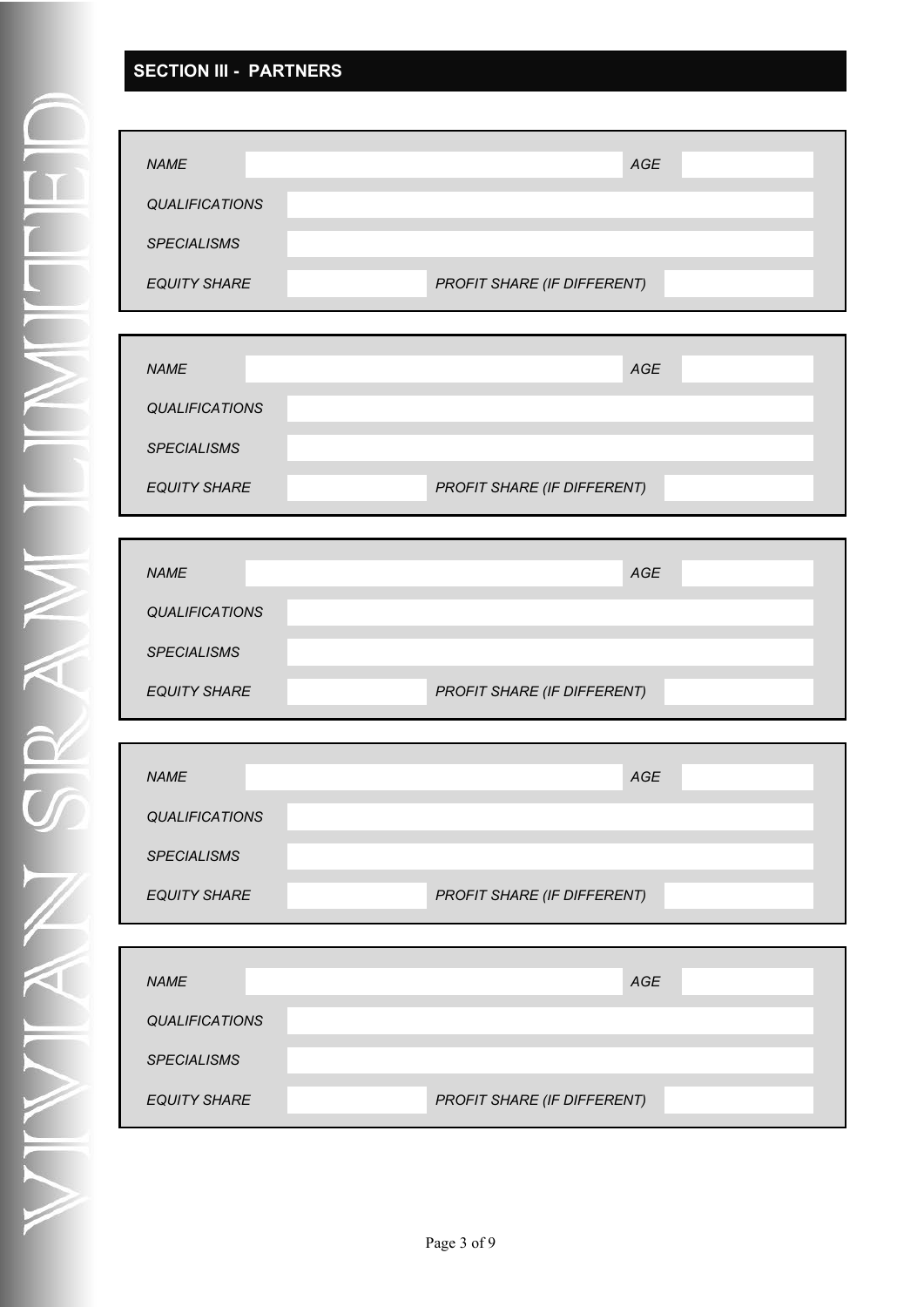## **SECTION IV – CLIENT INFORMATION**

| <b>TURNOVER</b>                                                         |              |  |                    |  |
|-------------------------------------------------------------------------|--------------|--|--------------------|--|
| <b>PROFIT</b>                                                           |              |  |                    |  |
| <b>NUMBER OF CLIENTS</b>                                                |              |  |                    |  |
| <b>AVERAGE FEE</b>                                                      | SMALLEST FEE |  | <b>LARGEST FEE</b> |  |
| <b>LOCALITY/RADIUS OF OFFICE</b>                                        |              |  |                    |  |
| DOES THE PRACTICE HAVE A PREPONDERANCE<br>OF ANY PARTICULAR CLIENT TYPE |              |  |                    |  |

#### **SECTION V - OFFICE DETAILS**

| <b>LOCATIONS</b>                              |  |
|-----------------------------------------------|--|
| ARE THE OFFICES LEASED OR OWNED               |  |
| IF OWNED DETAILS OF OWNERSHIP                 |  |
| <b>IF LEASED:</b>                             |  |
| <b>HOW LONG IS THE LEASE/ANY BREAK CLAUSE</b> |  |
| WHAT IS THE TOTAL COST P.A.                   |  |
| <b>HOW MANY SQUARE FEET</b>                   |  |
| HOW MANY MORE STAFF COULD YOU ACCOMMODATE     |  |
|                                               |  |

#### **SECTION VI - DAY TO DAY RUNNING**

| WHAT SOFTWARE DOES THE PRACTICE USE FOR: |  |                 |  |  |
|------------------------------------------|--|-----------------|--|--|
| AUDIT/ACCOUNTS                           |  |                 |  |  |
| <b>TAX</b>                               |  |                 |  |  |
| OTHER (SPECIFY)                          |  |                 |  |  |
| AVERAGE PARTNER CHARGE-OUT RATES         |  |                 |  |  |
| AVERAGE WORK IN PROGRESS                 |  | AVERAGE DEBTORS |  |  |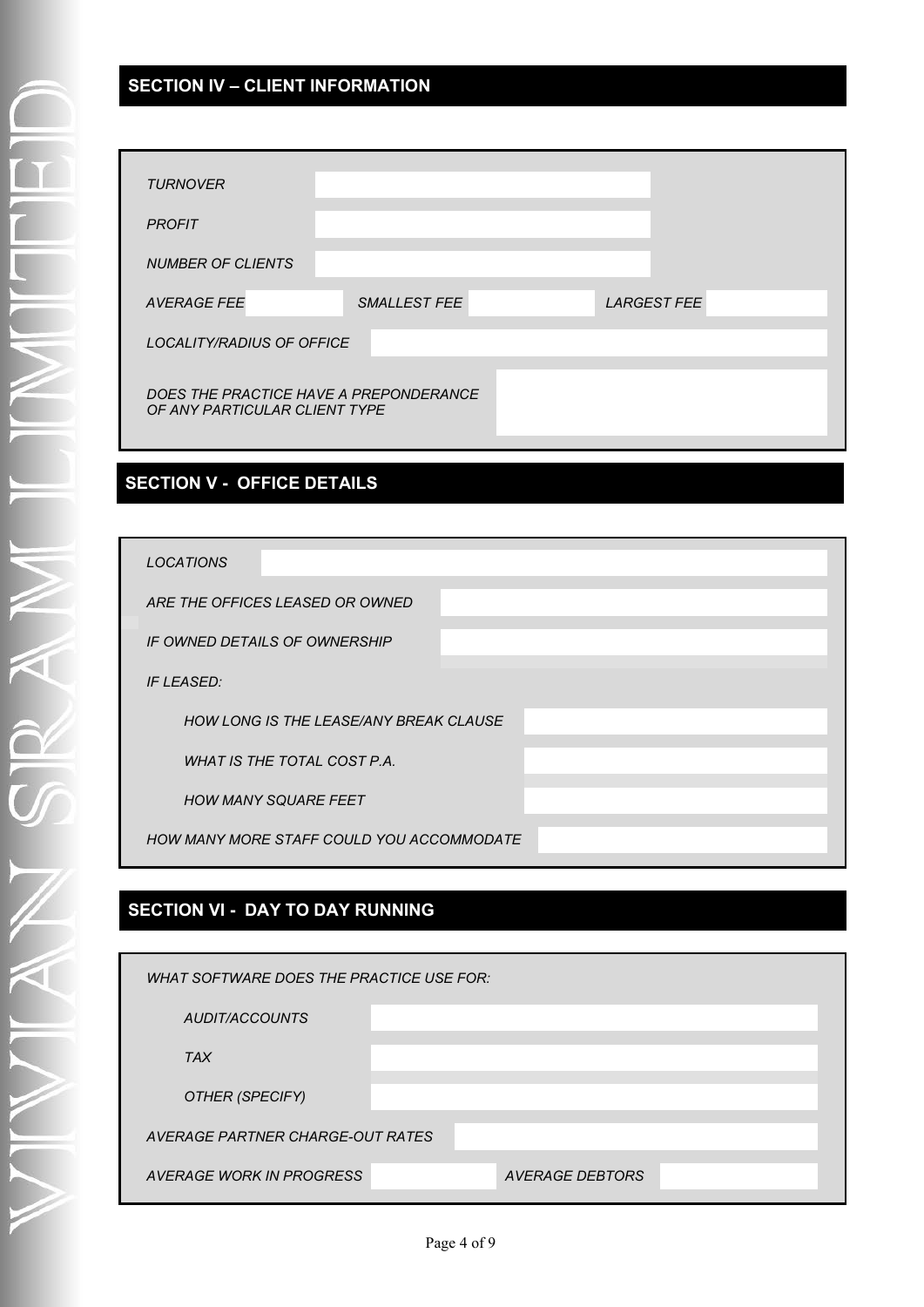## **SECTION VII - STAFF**

| <b>FULL TIME</b><br><b>JOB TITLE</b> | AGE | <b>LENGTH</b><br>OF<br><b>SERVICE</b> | QUALIFICATIONS SALARY | <b>CHARGE</b><br><b>OUT RATE</b> |
|--------------------------------------|-----|---------------------------------------|-----------------------|----------------------------------|
|                                      |     |                                       |                       |                                  |
|                                      |     |                                       |                       |                                  |
|                                      |     |                                       |                       |                                  |
|                                      |     |                                       |                       |                                  |
|                                      |     |                                       |                       |                                  |
|                                      |     |                                       |                       |                                  |
|                                      |     |                                       |                       |                                  |
|                                      |     |                                       |                       |                                  |
|                                      |     |                                       |                       |                                  |
|                                      |     |                                       |                       |                                  |

| <b>PART TIME</b> |     |                                       |                       |        |                                  |
|------------------|-----|---------------------------------------|-----------------------|--------|----------------------------------|
| <b>JOB TITLE</b> | AGE | <b>LENGTH</b><br>OF<br><b>SERVICE</b> | <b>QUALIFICATIONS</b> | SALARY | <b>CHARGE</b><br><b>OUT RATE</b> |
|                  |     |                                       |                       |        |                                  |
|                  |     |                                       |                       |        |                                  |
|                  |     |                                       |                       |        |                                  |
|                  |     |                                       |                       |        |                                  |
|                  |     |                                       |                       |        |                                  |

| SUBCONTRACTORS         |                               |                                |                                  |
|------------------------|-------------------------------|--------------------------------|----------------------------------|
| <b>JOB DESCRIPTION</b> | <b>HOURS</b><br><b>WORKED</b> | <b>RATE PER</b><br><b>HOUR</b> | <b>CHARGE</b><br><b>OUT RATE</b> |
|                        |                               |                                |                                  |
|                        |                               |                                |                                  |
|                        |                               |                                |                                  |
|                        |                               |                                |                                  |

| <b>CONSULTANTS</b> |  |  |  |
|--------------------|--|--|--|
|                    |  |  |  |
|                    |  |  |  |
|                    |  |  |  |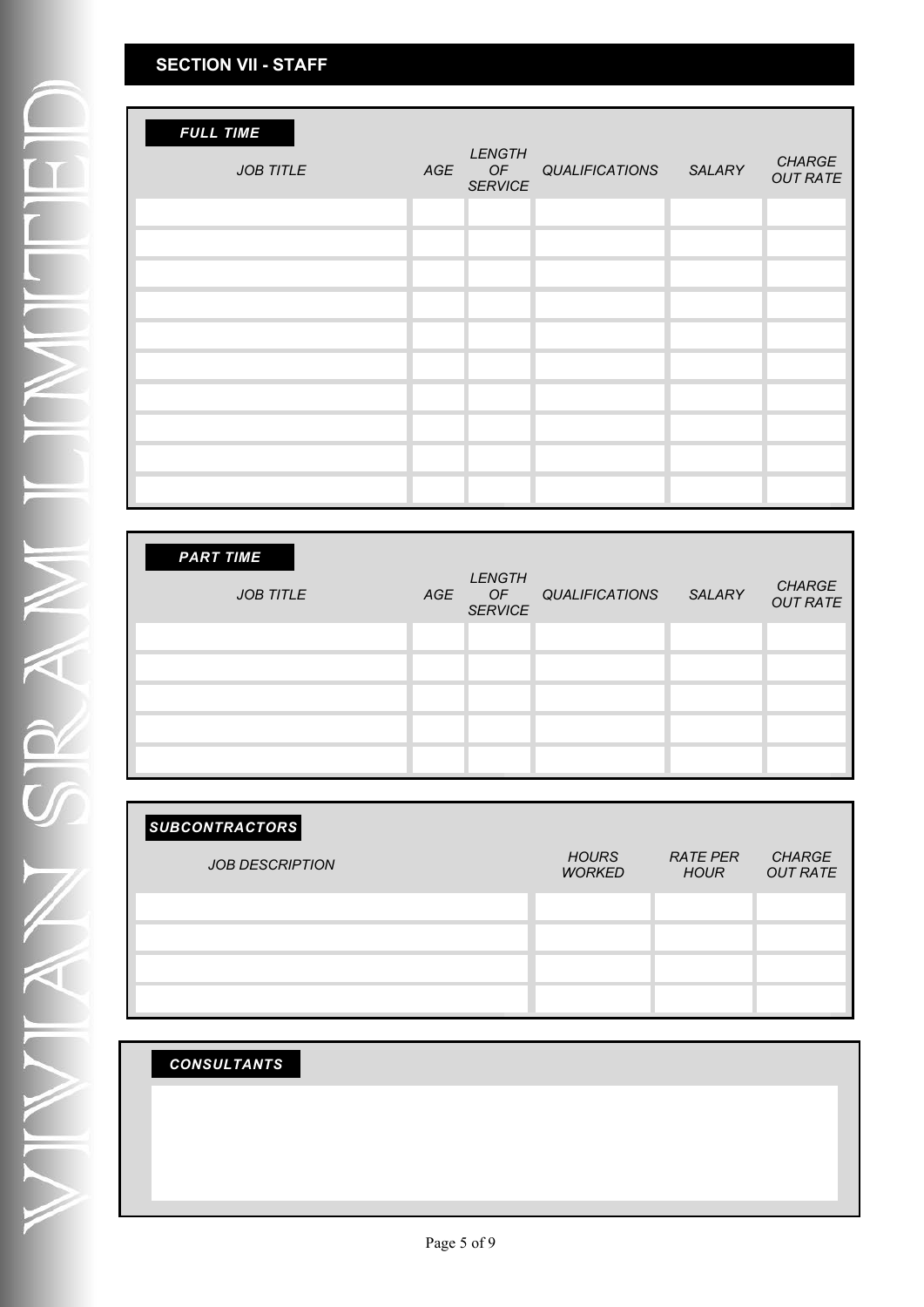## **SECTION VIII – ANALYSIS OF FEES**

| SPLIT OF FEES BY WORK TYPE |
|----------------------------|
|                            |
|                            |

| <b>TOTAL</b><br>BY NO. | <b>RECURRING WORK</b>              |                                 | $\mathbf f$                 |  |
|------------------------|------------------------------------|---------------------------------|-----------------------------|--|
|                        | LIMITED COMPANIES (FULL AUDIT)     |                                 |                             |  |
|                        | LIMITED COMPANIES (NO AUDIT)       |                                 |                             |  |
|                        | <b>PARTNERSHIPS / SOLE TRADERS</b> |                                 |                             |  |
|                        | <b>TAX CASES</b>                   |                                 |                             |  |
|                        | OTHER (SPECIFY)                    |                                 |                             |  |
|                        |                                    |                                 | <b>RECURRING WORK TOTAL</b> |  |
|                        | <b>NON RECURRING WORK</b>          |                                 |                             |  |
|                        | <b>CONSULTANCY</b>                 |                                 |                             |  |
|                        | OTHER (SPECIFY)                    |                                 |                             |  |
|                        |                                    | <b>NON RECURRING WORK TOTAL</b> |                             |  |
|                        |                                    | TOTAL FEES ACTUAL/BUDGET        |                             |  |

| TOTAL<br>BY NO. |                   | $\pmb{\mathfrak{t}}$ |  |
|-----------------|-------------------|----------------------|--|
|                 | £0 - 250          |                      |  |
|                 | £250 - 500        |                      |  |
|                 | £500 - 1,000      |                      |  |
|                 | £1,000 - 2,500    |                      |  |
|                 | £2,500 - 5,000    |                      |  |
|                 | $£5,000 - 10,000$ |                      |  |
|                 | >E10,000          |                      |  |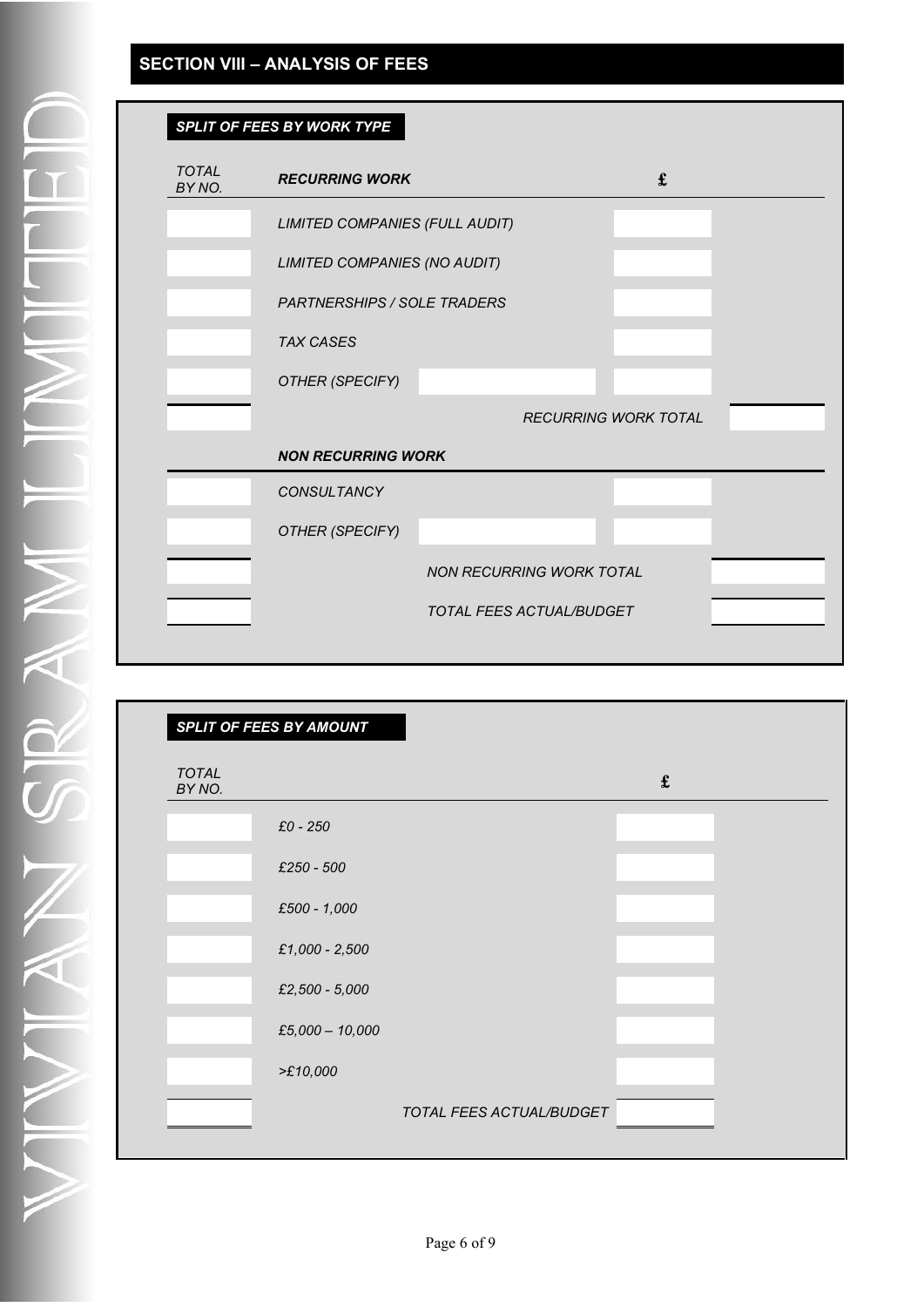## **SECTION IX – MERGER CRITERIA**

| WHAT SIZE OF FIRM WOULD YOU CONSIDER AS A MERGER PARTY                                               |
|------------------------------------------------------------------------------------------------------|
| <b>NUMBER OF PARTNERS</b>                                                                            |
| <b>TURNOVER PER PARTNER</b>                                                                          |
| DO YOU WISH THE MERGER PARTY TO BE PORTABLE INTO YOUR PREMISES? IF SO, HOW MUCH<br>ROOM DO YOU HAVE? |
|                                                                                                      |
| WOULD YOU CONSIDER MOVING INTO THE OTHER PARTY'S OFFICES?<br>IF SO:-                                 |
| HOW MUCH ROOM WOULD YOU NEED?                                                                        |
| WHICH LOCATIONS WOULD YOU CONSIDER?                                                                  |
| ARE THERE ANY SPECIALISMS THAT WOULD BE OF PARTICULAR INTEREST TO YOU?                               |
|                                                                                                      |
| DO YOU HAVE ANY SPECIALISMS THAT YOU WOULD LIKE TO EMPHASISE                                         |
|                                                                                                      |
|                                                                                                      |
|                                                                                                      |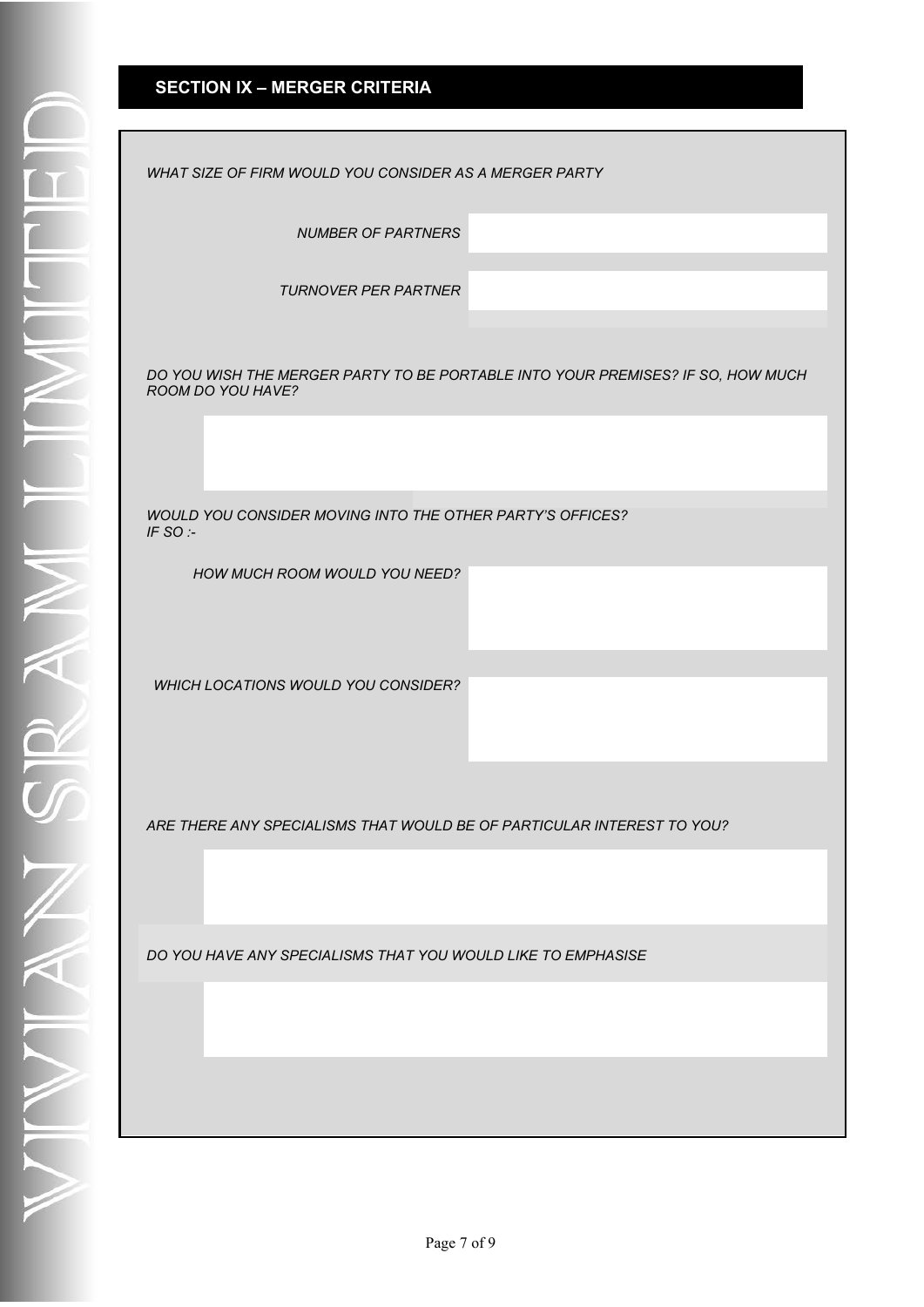### **SECTION X – MISCELLANEOUS**

*ARE THERE ANY FIRMS OR INDIVIDUALS TO WHOM YOU WOULD NOT WISH TO BE INTRODUCED THROUGH VIVIAN SRAM LIMITED?*

*ARE YOU CURRENTLY IN NEGOTIATION WITH ANY FIRM(s) OR INDIVIDUALS? IF SO WHOM?*

*ANY ADDITIONAL RELEVANT INFORMATION*